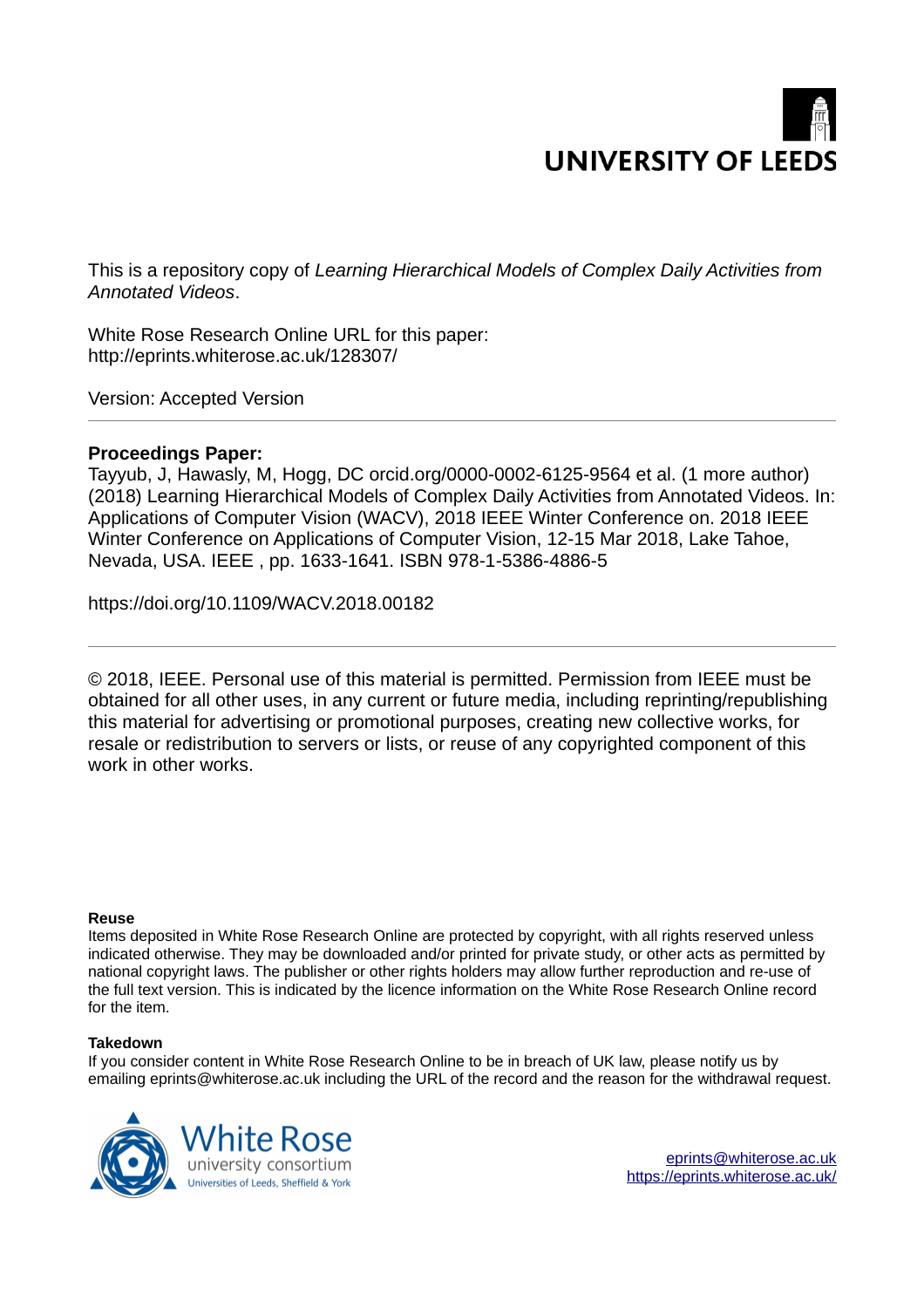## Learning Hierarchical Models of Complex Daily Activities from Annotated Videos

Jawad Tayyub University of Leeds sc12jbmt@leeds.ac.uk

Majd Hawasly Five AI m.hawasly@five.ai

David C. Hogg University of Leeds d.c.hogg@leeds.ac.uk

Anthony G. Cohn University of Leeds a.g.cohn@leeds.ac.uk

#### Abstract

*Effective recognition of complex long-term activities is becoming an increasingly important task in artificial intelligence. In this paper, we propose a novel approach for building models of complex long-term activities. First, we automatically learn the hierarchical structure of activities by learning about the 'parent-child' relation of activity components from a video using the variability in annotations acquired using multiple annotators. This variability allows for extracting the inherent hierarchical structure of the activity in a video. We consolidate hierarchical structures of the same activity from different videos into a unified stochastic grammar describing the overall activity. We then describe an inference mechanism to interpret new instances of activities. We use three datasets, which have been annotated by multiple annotators, of daily activity videos to demonstrate the effectiveness of our system.*

#### 1. Introduction

A challenging area of research in computer vision and artificial intelligence is the representation and recognition of human activities from observed visual data. One challenge is that different subjects perform similar tasks with high variation, and with activities extending for longer periods, their spatio-temporal structure tends to become more complex. Also, low-level visual trackers (such as skeleton/object trackers) are often noisy, causing errors due to occlusion, changing lighting, etc which creates a high degree of uncertainty. Most traditional methods for activity recognition were conceived to deal with short clips of simple human activities, e.g. [1, 2, 16], and despite the long history of this research, existing methods tend to become ineffective when dealing with activities over longer periods of time. We propose a novel method for building a hierarchical activity model from mark-up of activities acquired from multiple annotators in a video corpus. Multiple human annotators identify activities at different levels of conceptual granularity. Our method automatically infers a 'part-of' hierarchical activity model from this data using semantic similarity of textual annotations and temporal consistency. We use the resulting model to interpret previously unseen videos in terms of the conceptual categories of the acquired model, thereby providing a layered/compositional description that is naturally understandable by people. Our method is robust to noise and can deal with insertion, deletion and substitution errors resulting from misdetections of low-level action recognition.

A hierarchical model of complex activities is learned from training videos. We assume that these videos have been annotated by multiple subjects who naturally tend to describe activities at different levels of granularity. Then the hierarchical activity structure is extracted as follows. Using the annotations consisting of temporal intervals with activity labels, we reduce redundancy and noise by interval clustering using a distance measure that takes into account the temporal overlap of the intervals and the semantic similarity of the labels. Note that there is no information provided by the annotators as to which activity interval is a child of which other activity interval ('*part of*' relation). These parent-child relations among the clustered intervals is then automatically learned by optimising a cost function which examines the configuration of the clusters and their labels' common theme. This results in a hierarchical model that represents the complex activity occurring within the annotated video. Hierarchies generated from multiple training videos are then combined together to produce a unified hierarchical and probabilistic model of all observed activities. The model is then represented as a grammar which naturally captures the variation in activiites along with their proba-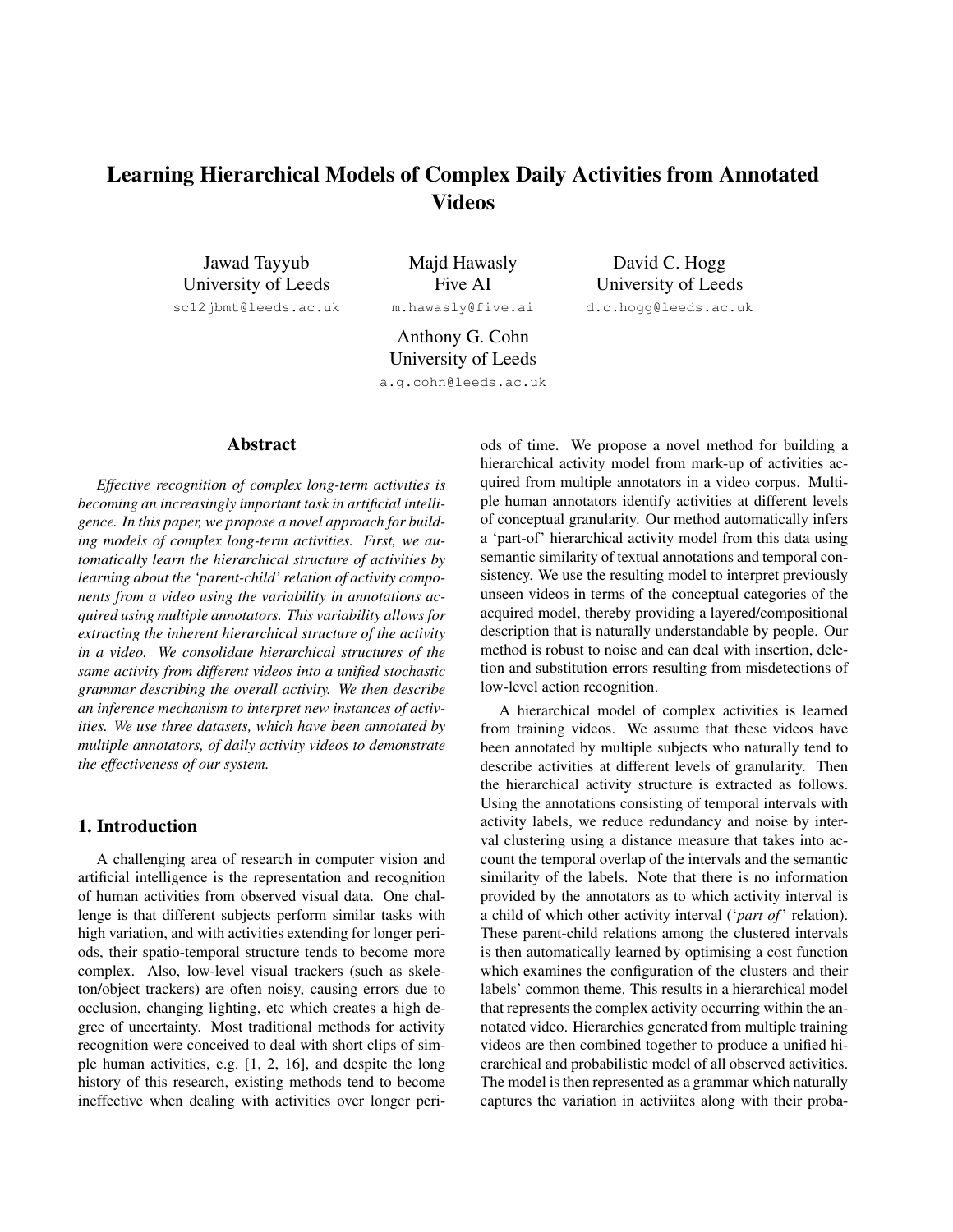

Figure 1. Flowchart of the overall framework

bilistic likelihood through 'OR' rules. The grammar further allows for tractable inference and interpretation of new observations using a multi-threaded parsing algorithm inspired by the well-known Earley Parser [5], similar in some aspects to [24]. Figure 1 shows the flowchart of our framework.

#### 2. Related Work

Activity recognition approaches can be categorised into *simple action* and *complex activity* recognition [22]. Complex activity recognition builds on modelling sub-parts of the activity within the overall model, and a hierarchical structure is naturally emergent. In the context of activity recognition, hierarchical models have been developed as extensions of traditional graphical models, such as hidden Markov models (HMM) and other dynamic Bayesian networks (DBN). For example, [20] present a hierarchical DBN that jointly models the activities along with their surrounding environment. DBN's ability to deal with noise and uncertainty whilst capturing the temporal structure of complex activities make them an attractive approach. [11] were amongst the first to propose a hierarchical extension to the traditional HMM to recognise behavioural patterns. In [14], activity recognition is performed using an 'Abstract HMM' with only 2-levels of hierarchy in the model.

Notwithstanding their strength, graphical models become less effective as the length and complexity (hierarchy) of the activity increases, since introducing new latent variables and capturing the newly-introduced dependencies quickly becomes intractable. HMM models typically suffer from the Markovian assumption which prevents the representation of temporally-complex activities that exhibit a richer sub-activity model. Some work has been done to alleviate these problems [17, 6], however the models still suffer heavily from the aforementioned problems.

In order to capture longer temporal dependence whilst keeping the model tractable, inspiration has been drawn from the linguistic literature of using grammars that model highly-structured processes, like language. For example, sentences comprise of smaller parts (e.g. verb phrases, noun phrases, etc.) and each of those further comprise of verbs, determiners, etc., creating a rich hierarchical structure. Considering complex activities as sentences, [8] used a stochastic context-free grammar (SCFG) to represent the activities, coupled with HMMs at the lowest level to recognise primitive actions and provide them as terminals to the grammar. Then, [18] extended this work into multi-agent activities. In both systems, the rules of the grammar were manually designed and complex temporal relations between activities were not fully utilised. In contrast, the rules of grammar were learnt in [24, 15] and Allen's temporal logic [4] was used to capture temporal relations. However, the approach was only evaluated and shown to be successful on simplistic activities e.g. jumping jacks, lifting arms, etc. Moreover, atomic actions were modeled from trajectory motion data of various elements in the video and each primitive describes a simple basic motion in terms of point coordinates and motion parameters. This representation is conceptually opaque and do not allow for interpretation of the learnt language at test time. [3] have applied hierarchical compositional structures to models complex activities however the hierarchies are bounded to fixed number of levels and are partially describable in the training language.

In this paper, our contributions are to learn activity models in the way humans perceive them by eliciting annotations of activity videos at different levels of granularity from multiple annotators. Our system uses semantic matching of activity components to a) unify variable description of the same activity and b) learn the parent-child pairing between intervals to generate an activity hierarchy. We also devise a method to learn an extended stochastic grammar representation capable of representing temporally complex parallel activities and parsing of automatically detected lowlevel actions into their most likely hierarchical interpretations. Multiple annotations are efficiently acquired using platforms such as Amazon Mechanical Turk, CrowdFlower etc. [13]. Crowdsourcing offers a large pool of partici-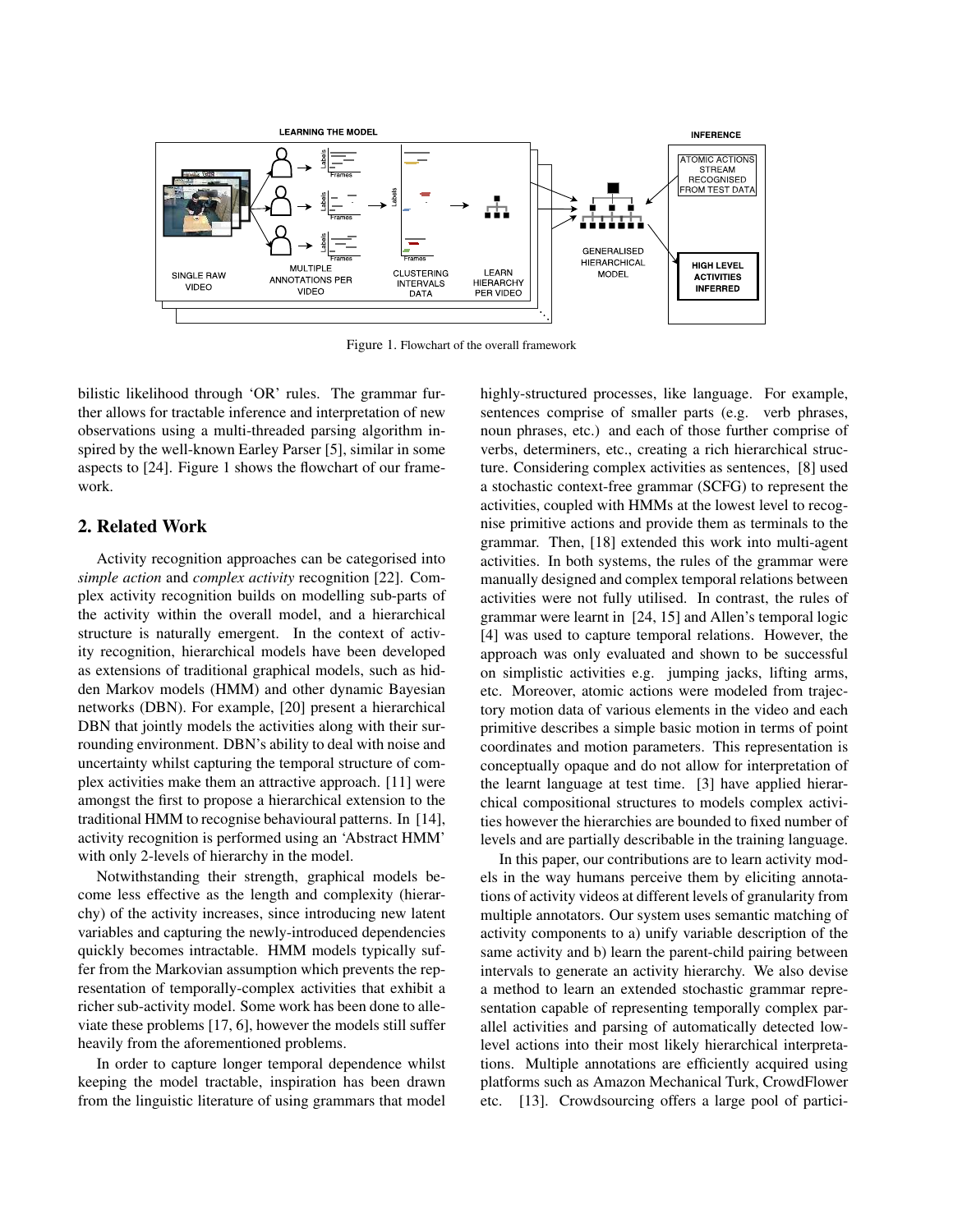pants which ensures variability in the annotations collected from participants, and sufficient coverage of possible interpretations. Furthermore, responses are unbiased since respondents have little or no knowledge of the research. This ensures that a wide human perspective of activities can be captured and utilised for model learning. The learned model is therefore capable of being semantically interpreted in the training language.

#### 3. Modelling an Activity Hierarchy

In this section we describe the method used to build and learn the hierarchical model representing the activities from the datasets used. The model captures for a long-term activity: 1) the *hierarchical structure* of the activity (Figure 7), 2) the *temporal arrangement* of composite actions (Figure 4), and 3) the *variability* in activities (Figure 5). The hierarchical model is a graph structure with the nodes being activities and the directed edges connecting them representing the parent-child relationships. Activities can be expanded to their constituent sub-activity nodes, connected in-between with temporal relation nodes that define the temporal order in which those activities occur. This structure is referred to as an *activity cluster*. Each parent node might have multiple activity cluster children that present the variations of that activity and their probabilities.

#### 3.1. Hierarchy from a single video

Clustering Interval Data per Video Multiple annotators were asked to specify the start and end time of *activity intervals* that they can identify in each video and label them with a simple English sentence. That is, an activity interval  $u(s, e, l)$  is a representation of a candidate activity starting at time s, ending at time  $e$ , and carrying the label  $l$ . The length of  $\iota$  is its time span, denoted by  $len(\iota) = e - s$ . The use of multiple annotators produces annotations at different levels of granularity which aids in describing the hierarchy of the entire activity. However, the challenge of unifying different and 'noisy' descriptions of similar meanings arises; for example, 'picking up cup' compared to 'lifting cup','taking mug', 'retrieving the glass', etc. To handle this redundancy, we define a distance function of activity intervals in a particular video that employs a measure of semantic similarity between labels proposed by [7]. If  $\iota_1(s_1, e_1, l_1)$  and  $i_2(s_2, e_2, l_2)$  are two activity intervals and  $\gamma(l_1, l_2) \in [0, 1]$ is linguistic semantic similarity [7] between labels  $l_1$  and  $l_2$ , we define the distance  $\delta(\iota_1, \iota_2)$  to capture not only the temporal overlap of the two intervals, but also the semantic similarity of their labels, as shown in equation 1.

$$
\delta(\iota_1, \iota_2) = \begin{cases} \eta(|s_2 - s_1| + |e_2 - e_1|) & \text{if } \gamma(l_1, l_2) > \hat{\gamma} \\ 1 & \text{otherwise} \end{cases}
$$
(1)

 $\eta$  is a normalisation term that forces  $\delta$  to stay in the range [0, 1], where  $\delta$  is set to 1 for the most different pair of intervals that are considered.  $\hat{\gamma} \in [0, 1]$  is the cut-off threshold of semantic similarity at which activity intervals do not relate semantically enough, setting  $\delta$  to the maximum value 1.

If  $n$  activity intervals are identified in a particular video by annotators, we compute the distance matrix  $D_{n \times n}$  where  $D_{ij} = \delta(t_i, t_j)$ . We use agglomerative clustering with complete linkage on  $D$  to cluster together similar activity intervals that virtually represent the same activity. We stop the clustering once  $\delta$  of any cluster exceeds a threshold  $\delta$ . Then the prototype of each resulting cluster  $\mathcal{C} = \{i_1, \ldots, i_m\}$ produces an activity node: a multi-label activity interval  $I(\bar{s}, \bar{e}, L)$  with start time  $\bar{s} = \sum_{\iota \in \mathcal{C}} s/m$ , end time  $\bar{e} =$  $\sum_{\iota \in \mathcal{C}} e/m$ , and a collective set of labels  $L = \{l\}_{\iota \in \mathcal{C}}$ , see Figure 2.



Figure 2. Sample activity interval labels for one training video from combined multiple annotations and their corresponding result from clustering using semantic similarity to produce activity nodes by clustering redundant labels. Note that parallel activities, though sharing the same interval start and end times, are not clustered together due to semantic dissimilarity.

Learning a Hierarchy from a Video We learn a hierarchy which is defined as a set of *parent-child* relation between activity nodes. Activity node  $I_i$  is a *candidate child* of  $I_i$ , denoted by  $I_i \triangleleft I_j$ , if the two nodes 1) have semantically-similar labels up to some threshold, and 2)  $I_i$ temporally subsumes or significantly overlaps  $I_i$ . We allow partial overlap along with full subsuming of intervals when deciding the relation since always observing fully subsumed intervals requires noise free annotations of temporal boundaries. This is rare when different annotators are annotating the same video. Note that, while a parent could have many children, only one node will be the actual parent of some  $I_i$ . Hence, an optimisation is required over candidate relations.

First, the semantic similarity filter is applied for every node and its candidate parents. This enables excluding 'noise' nodes that bear no semantically valid connection to the main activity (e.g., 'scratching head', 'fidgeting with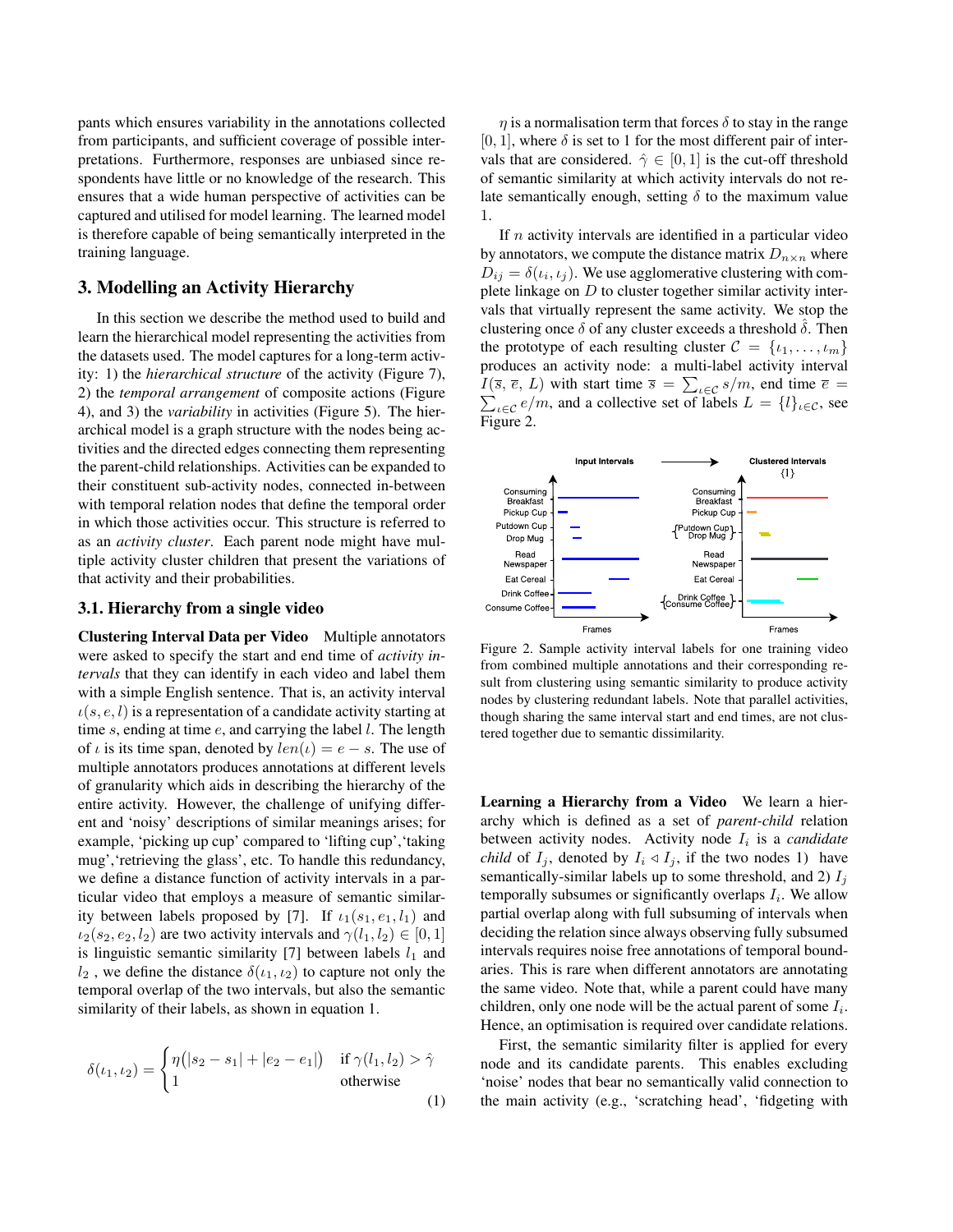pen', etc.) At the same time, it allows separating parallel activities to individual hierarchies.



Figure 3. i) Two conflicting intervals i and j, ii) a, b show that the ratio prefers longer overlap preferring b over a, whilst c and d show preference of a shorter parent preferring d over c

To find the optimal parent node for a child, temporal overlap is considered for the semantically-relevant candidates. Temporal overlap  $o_{ij}$  between two overlapping nodes  $I_i$  and  $I_j$  is defined as  $o_{ij} = \min(e_i, e_j) - \max(s_i, s_j)$ , when  $\min(e_i, e_j) > \max(s_i, s_j)$  and 0 otherwise. We then define a cost function  $C$  that gauges the suitability of a '*child-parent'* relation between  $I_i$  and  $I_j$  shown in equation 2 where  $I_i$  and  $I_j$  are two intervals,  $|I_*|$  denotes the length of any interval and  $o_{ij}$  is the overlap between the two intervals.

$$
C(I_i \triangleleft I_j) = \begin{cases} \frac{|I_j|^2}{o_{ij}(|I_j| - |I_i|)} & \text{if } |I_j| > |I_i| \text{ and } o_{ij} > 0\\ \infty & \text{otherwise} \end{cases}
$$
 (2)

This function favours the shortest parent possible with the best possible overlap. The intuition behind this function is further illustrated in Figure 3. Notice from cases a and b that the cost  $c_{ij}$  will be larger for case **b** than case **a** since a larger section of  $I_j$  is overlapping  $I_i$ . At the same time, observing cases  $c$  and  $d$ , it is clear that case  $d$  will obtain a lower cost as it has the shortest potential parent, which is the correct behavior.

By computing  $c_{ij} = C(I_i \triangleleft I_j)$  for all possible pairs of nodes with positive overlap, we set  $I_i \triangleleft I_j \iff j =$ arg  $\min_{1 \leq j \leq N} c_{ij}$ , for all i, breaking ties randomly. Notice that the highest-level activity nodes would compute a cost of infinity with all other candidates. In this case, the node is paired with 'root' parent node which is always included in any hierarchy as the highest level activity.

Temporal Sequence Encoding The temporal sequence of sub-events is a highly descriptive feature. In our model, we capture the temporal sequence using the well established Allen's Temporal Logic [4]. Inspired by [19], where this logic is used to encode temporal sequences of qualitative relations between objects over time, we abstract that concept to encode the temporal sequence occurring between activities at every level of the hierarchy. For example, in the interval graph of *'making tea'* seen in Figure 4, note that the *'Put Sugar'* and *'Put Milk'* intervals are related through a temporal *(overlaps)* relation, and that *'Put Milk'* interval occurs before *'Mix Ingredients'* and thus uses the  $\langle before \rangle$ relation, and so on. This logic can be used to define temporal relations between interval pairs.

The immediate children of an activity can be thought of as a (partially) ordered set of *siblings*, and the order is captured by the above described encoding. The siblings along with their temporal relations make up an *activity cluster* which is denoted as  $K = (S, R)$ , where S is a vector of the cluster's activities, and R :  $S \times$  $S \rightarrow$ {*meets, overlaps, before,...*} captures the pairwise temporal relation between the members of S. The example in Figure 4 illustrates this further.

#### 3.2. General hierarchy from training videos

Previously learned hierarchies per video are taken as input and a single most generalised hierarchical model of the overall activities is abstracted. The model is augmented with probabilities to allow for uncertainty and robustness against noisy observations.

The model is generated by merging training hierarchies incrementally which allows for real-time learning. To illustrate this, we introduce the following notation. Let  $\mathcal{H} = \{H^1, H^2, ..., H^N\}$  be the set of all N training hierarchies where each  $H \in \mathcal{H}$  is represented as a 3-tuple,  $H = \langle \Pi, \Phi, P \rangle$ .  $\Pi$  denotes the list of all the parent (nonleaf) nodes.  $\Phi$  maps each  $\pi \in \Pi$  to the set of children activity clusters of  $\pi$ . Finally, P maps a parent node  $\pi \in \Pi$ to a probability distribution over its children activity clusters  $\Phi(\pi)$ . This distribution defines the likelihood of a child activity cluster, capturing the variation in the way a parent activity can be performed.

We can formally describe the abstraction process of the hierarchies in algorithm 1. Note that two hierarchies are taken as input, say  $a$  and  $b$ , and an abstracted hierarchy is



Figure 4. An example of encoding temporal information of an activity cluster C represented by an activities vector S and the corresponding temporal matrix R.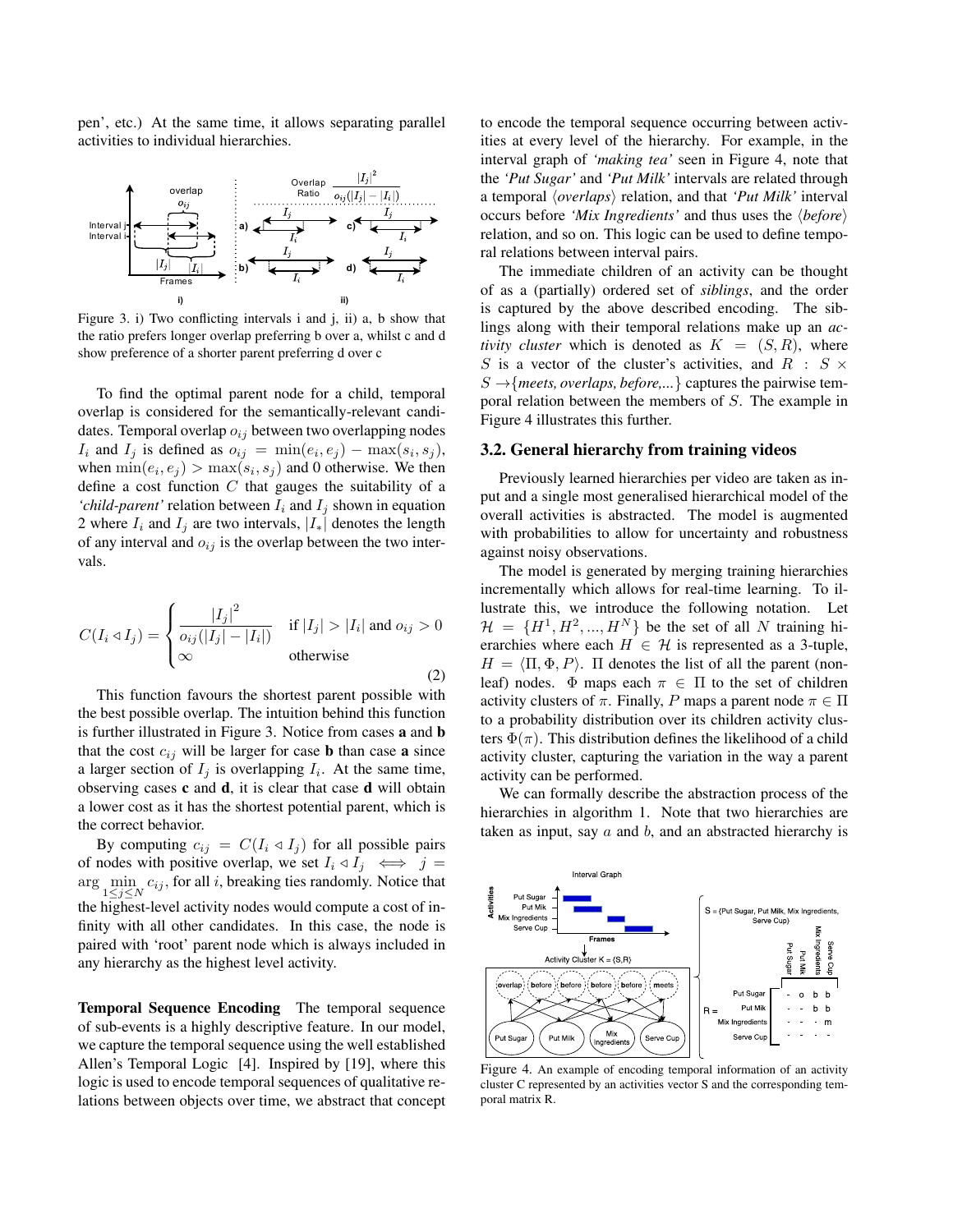returned. The resultant hierarchy is then input back with a new training hierarchy to produce a further abstracted hierarchy. This process repeats until all training hierarchies are incrementally used to build the final model.

| <b>Algorithm 1</b> Abstraction of Hierarchies |                                                       |  |  |
|-----------------------------------------------|-------------------------------------------------------|--|--|
|                                               | 1: Initialise $\Pi, \Phi, P$                          |  |  |
|                                               | 2: $\Pi \coloneqq \Pi^a \cup \Pi^b$                   |  |  |
|                                               | 3: for each parent $\pi \in \Pi$ do                   |  |  |
| 4:                                            | $\Phi^* := \Phi^a(\pi) \cup \Phi^b(\pi)$              |  |  |
| 5:                                            | $n :=  \Phi^* $                                       |  |  |
| 6:                                            | Initialise $P^{\pi}$ : $\Phi^* \rightarrow [0, 1]$    |  |  |
| 7:                                            | for each child cluster $c \in \Phi^*$ do              |  |  |
| 8:                                            | Append c to $\Phi(\pi)$                               |  |  |
| 9:                                            | Initialise $p := 1$                                   |  |  |
| 10:                                           | <b>for</b> each cluster $c' \in \Phi^* - c$ <b>do</b> |  |  |
| 11:                                           | <b>if</b> cluster Matching(c, c') $\lt T$ then        |  |  |
| 12:                                           | $p=p+1$                                               |  |  |
| 13:                                           | remove c' from $\Phi^*$                               |  |  |
| 14:                                           | $P^{\pi}(c) = p/n$                                    |  |  |
| 15:                                           | Add $P^{\pi}$ to P                                    |  |  |

An example of abstracting hierarchies is illustrated in Figure 5. Starting at the *root* node and for any non-leaf node, children activity clusters are compared using a cluster matching measure (Line 11) described in the next section. Unique clusters are extracted as the children of new parent nodes in the merged model (Line 8). The probabilities of children activities are computed from the frequency of observing each compared to the total number of possible ways (Line 14). The resulting model includes all unique children from both training hierarchies along with the probabilities of their occurrence based on their observed frequency during training.

Note that multiple child clusters with the same parent denote the alternative ways in which that parent activity could be observed with the associated probability, denoting an OR relationship. The siblings within a cluster, denote an AND relation. The resulting graph is analogous to an AND-OR graph.

Activity Cluster Matching Comparing two activity clusters involves comparison of the components within each cluster. The components of a cluster include the activity nodes of the cluster and the temporal relations in between them. We propose a mechanism to match two activity clusters and return a score of their similarity.

To measure the similarity  $d(I_1, I_2)$  of two activity nodes  $I_1$  and  $I_2$ , we look into the semantic similarity of the set of labels of each of the nodes. Assume  $L_1$  and  $L_2$  are the sets of labels of  $I_1$  and  $I_2$  of size  $N_1$  and  $N_2$  respectively and  $N_1 > N_2$ . We compute the semantic similarity for every pair  $(l_1, l_2) \in L_1 \times L_2$  and compute  $1 - \delta_{SS}(l_1, l_2)$ , producing a cost matrix  $\in \mathbb{R}^{N_1 N_2}$ . We consider this to be an assignment problem and use the Hungarian algorithm [12] on that matrix to match labels based on semantic similarity, giving the matched label set  $M_{1,2} \subset L_1 \times L_2$ . The unmatched label set is denoted by  $U$  and it contains all the labels from the longer list L1 that are not matched in  $M_{1,2}$ . The pairs in  $M_{1,2}$  contribute the sum of their similarities to  $d(I_1, I_2)$ . On the other hand, each of the unmatched labels in  $L_1$  is also matched individually to one of the labels in  $L_2$ , so that labels which are somehow similar will improve the total similarity, while dissimilar labels contribute poorly. The similarity is defined as  $d(I_1, I_2) =$  $\left(\sum_{M_{1,2}} \delta_{SS}(l_1, l_2) + \sum_{l_1 \in U} \max_{L_2} (\delta_{SS}(l_1, l_2))\right)/N_1.$ 

For temporal relations, we use the relations of Allen's temporal logic, *rel =* {*before, meets, overlap, starts, during, finishes, equal*} and their inverses, and define the distance between any two,  $t(.,.)$ , to be the separation in the list, normalised by the number of relations. If the temporal relations are edges that link two activity nodes in an activity cluster, we can define a measure of similarity between two such edges. Assume  $I_1rI_2$  means that node  $I_1$  is related to node  $I_2$  with relation r. Then, the distance between  $I_1rI_2$ and  $I'_1 r' I'_2$  can be defined as  $\alpha(d(I_1, I'_1) + d(I_2, I'_2)) + (1 \alpha$ )(1 – t(r, r')) where  $\alpha$  is a parameter that controls the contribution of the node distances and temporal similarity terms. For two activity clusters, similar to node matching, we pair-match the children nodes using the Hungarian algorithm to find the best matching. An additional penalty term  $p$  is added for all unmatched nodes between two clusters, penalising greater disparity in the number of components.

#### 4. Inference

The recognition task in our framework is defined as following: given an input test video, we first automatically detect the low-level actions in that video. We then infer the most likely activity hierarchy that generates a similar set of low-level actions. To detect low-level actions, we simply train a discriminative model using the state-of-the-art action recognition approach proposed by [21]. Low-level action classes of our datasets are automatically emergent from previously learned optimum hierarchies whereby leaf nodes of the hierarchies represent the lowest level actions. We use this knowledge to extract training instances of each action class from training videos and train low-level activity models. For inferring the high-level activity hierarchy, we first transform the hierarchical activity model into an extended grammar. This allows for utilising well-established algorithms to parse a 'string' of temporally-complex atomic actions, recognised from the test video. An example of the grammar is shown in Figure 5 on the right. Leaf nodes in the final model are the terminals in the grammar. Each activity cluster translates into a production rule with the parent node being the left-hand side (lhs) of the grammar rule. The rules are extended with a relation matrix  $R$  which describes the temporal dependence between the nodes of the activity cluster, and a probability  $p$  of observing that alternative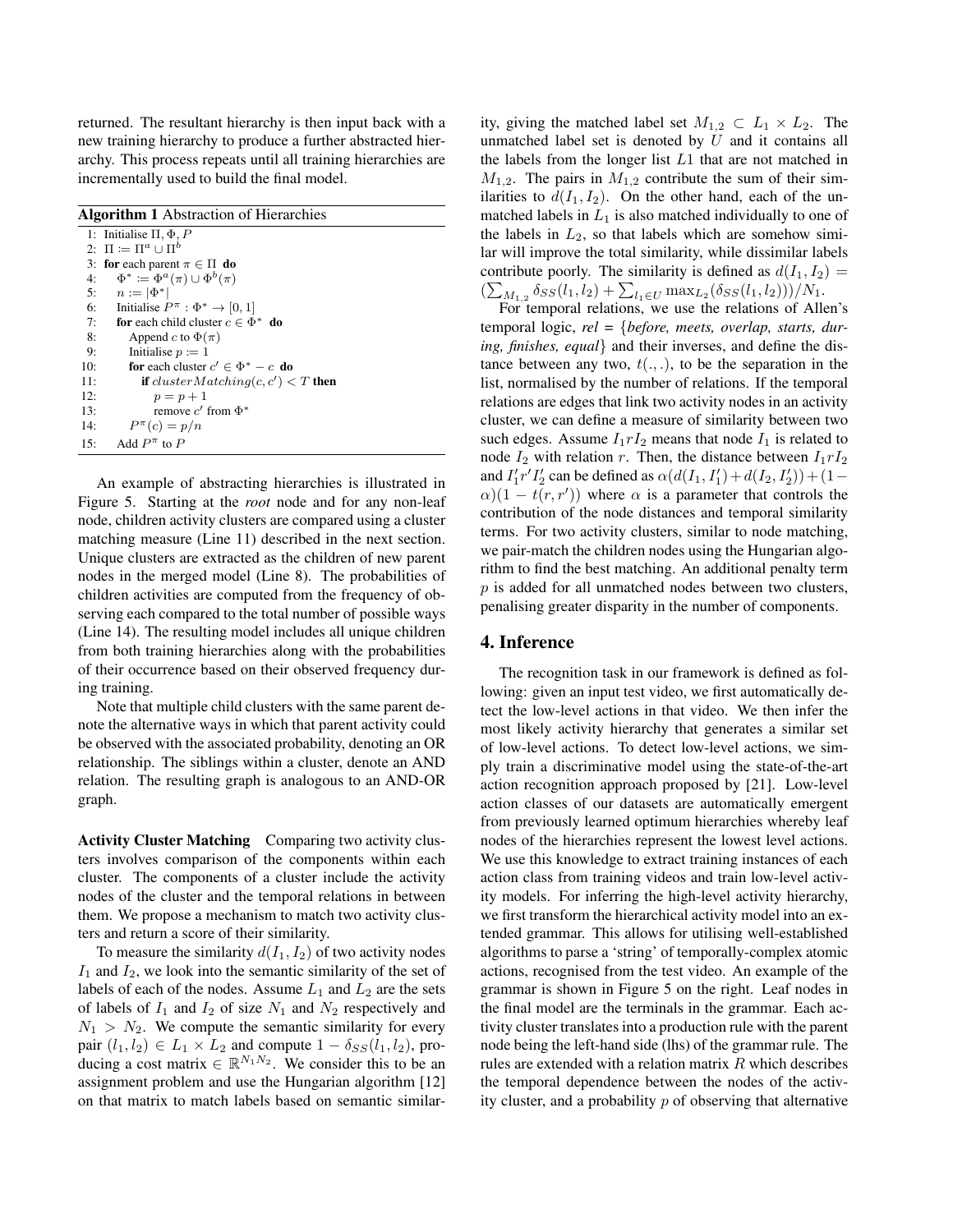![](_page_6_Figure_0.jpeg)

Figure 5. Incremental abstraction of hierarchies. Two training hierarchies are abstracted starting at 'Root'. Then, a third hierarchy produces a further abstracted model. Finally, the model produces an extended grammar representation.

which can generate the same lhs.

Many parsing algorithms in language literature exist that parse a given input stream of words into a tree using a grammar model [9, 23, 5]. However, sentences are normally presented as linear sequences of words. In our system, observations (atomic actions) are not linear sequences, but contain a more complex temporal structure modeled using Allen's temporal logic. We use an extended version of the Earley parser proposed by [24] to parse a set of observations by maintaining multi-threaded parses over the input. This parser relaxes the constraint that grammar rules and input stream of intervals follow a sequential flow. This allows for parsing different symbols in the input stream at different positions as the grammar expects. Deletion and insertion errors are handed within the parsing algorithm. Differently from previous work, we extract the parse tree that best describes the input, by maximising probability along with coverage. Maximising probability returns the parse tree that has the highest likelihood according to the grammar rules. However, the maximally probable tree may include a high percentage of deletion errors, we therefor also introduce the use of *coverage*. Coverage defines a ratio of the number of input symbols described by the selected parse tree. This ratio does not accounts for deletion errors and is therefore a good indication of the descriptive strength of the parse tree. The most suitable parse tree which describes majority of the input symbols and is highly probable is retrieved.

#### 5. Evaluation

To our knowledge, no previous approaches exist that tackle a similar research problem. For evaluation we use well-defined baselines and an evaluation methodology from recent literature [24] to demonstrate the effectiveness of our system.

Dataset To demonstrate the strength of our system, we found three publicly available datasets which have been annotated using multiple annotators: Leeds Activity Dataset (LAD)<sup>1</sup>, Cornell Activity Dataset (CAD-120)<sup>2</sup> [10] and Complex Long Activities Dataset (CLAD)<sup>3</sup>. Examples from these datasets are shown in Figure 6, and their properties are summarized in Table 5. The CLAD dataset presents most complexity in terms of lengthy activities, for example 'lunch in a restaurant' or 'working in an office', deep activity hierarchies and crowdsourced annotations. These annotations consists of highly variable and inconsistent activity labels. Creators of this dataset ensure the quality of annotations by using spell checks, start/end frame consistency etc. We further process labels using typical NLP techniques including lemmatisation followed by another spell checker. Finally, through learning a probabilistic grammar, spurious rules exhibit a low probability and can be deleted from the final grammar. The CAD dataset natively has only two levels of annotations: top-level and atomic-level activities. To demonstrate our system using this dataset, we augmented the dataset with annotations of intermediate levels made by an independent annotator. Unlike the CLAD dataset, which has highly variable crowdsourced annotations, both the CAD and LAD datasets are more homogeneous since all the annotators used a fixed set of labels. However, they still present a challenge due to noisy temporal boundaries of activity intervals. The common factors in all datasets are that they were annotated by multiple annotators and they all comprise of tasks made up of many levels of sub-activities which gives rise to a hierarchy of events.

<sup>1</sup>http://dartportal.leeds.ac.uk/dataset/lad

<sup>2</sup>http://pr.cs.cornell.edu/humanactivities/data.php

<sup>3</sup>https://doi.org/10.5518/249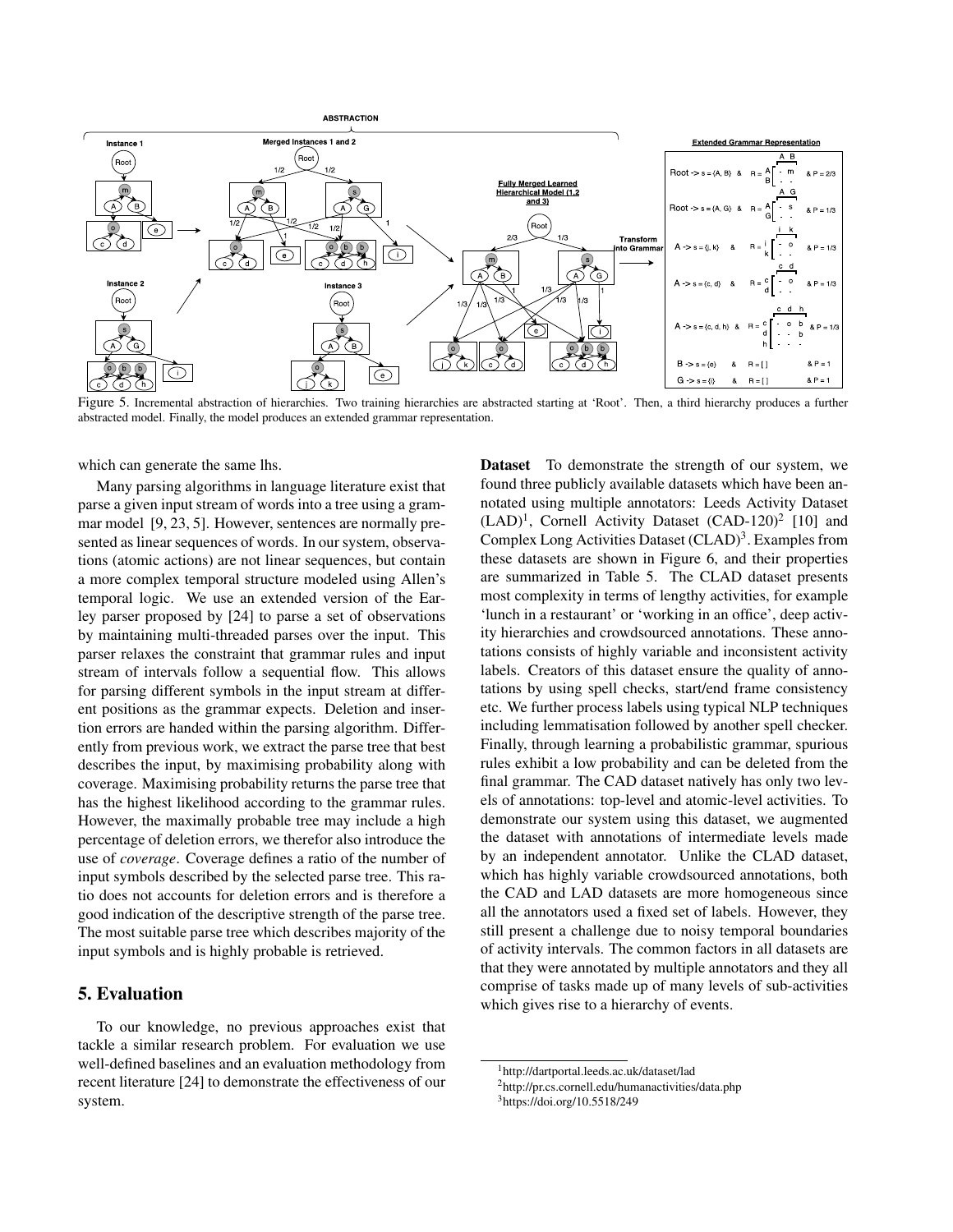|                                 | LAD       | CAD         | CLAD      |
|---------------------------------|-----------|-------------|-----------|
| Number of Videos                | 13        | 120         | 62        |
| Length of Videos (Minutes)      | $0.5 - 1$ | $0.3 - 0.5$ | $3-5$     |
| Multiple Subjects               | $\times$  | ×           |           |
| Crowdsourced Annotations        | $\times$  | $\times$    |           |
| Depth Of Hierarchy (Levels)     | 2         | $2 - 3$     | up to $5$ |
| Labels Noisy Temporal Boundries |           |             |           |
| Linguistic Variation in Labels  |           | $\times$    |           |

Table 1. Properties of the datasets used.

![](_page_7_Picture_2.jpeg)

Figure 6. Examples from the LAD, CLAD and CAD datasets.

Clustering In this experiment, we evaluate our semantic clustering against known methods, such as k-means and affinity propagation, using normalised mutual information (NMI) to validate the results against ground truth clustering. Furthermore, we evaluate the effect of semantic similarity included within clustering. K-means is applied on the label's temporal boundary (start and end time) alone whereas affinity propagation uses the same  $D$  matrix, which includes semantic similairty, as our clustering method. Clustering is tested on the CLAD dataset since this dataset exhibits crowdsourced annotations. These annotations present multiple labels of the same activities from different annotators. Clustering is based on the label's temporal boundaries and their semantic similarities. The LAD and CAD datasets used preset lists of labels to choose from thus avoiding language ambiguity and redundancy in annotations, therefore clustering their labels were not needed. The results of clustering are in Table 2.

| Method                                | <b>NMI</b> |
|---------------------------------------|------------|
| Our Clustering Method with sem sim    | 94.5%      |
| Our Clustering Method without sem sim | 88.4%      |
| K-Means using temporal boundary       | 65.4%      |
| Affinity Propagation with sem sim     | 67.5%      |

Table 2. Clustering method comparison. Our method outperforms other methods, and semantic similarity gives a higher quality result.

Hierarchy building Individually-learned hierarchies per video are evaluated for correctness using ground truth trees as presented in Table 3. The hierarchies are created by pairing intervals in *'parent-child'* relations. A baseline in which any interval fully-subsumed by another will be linked as a child-parent pair is presented as a point of comparison. This is a stricter pairing paradigm that does not handle i) the variability in start and end times, ii) proper pairing of parallel activities and iii) semantic analysis of parent's and the corresponding children's labels. The results are presented for all three datasets in Table 3.

|                                                      | LAD | CAD | <b>CLAD</b> |       |        |
|------------------------------------------------------|-----|-----|-------------|-------|--------|
|                                                      |     |     | Semantic    | Multi | Single |
|                                                      |     |     | Similarity  | Label | Label  |
| <b>Baseline</b>                                      | 68% | 24% |             | 61%   | 55%    |
|                                                      |     |     | $\times$    | 53%   | 53%    |
| Learned                                              | 91% | 89% |             | 79%   | 70%    |
| Hierarchy                                            |     |     | X           | 63%   | 63%    |
| . .<br>r 1 1<br>$\mathbf{r}$<br>$\sim$<br><b>1 1</b> |     |     |             |       |        |

Table 3. Accuracy for optimum pairing and learning of activity hierarchy on the three different datasets.

It can be seen from Table 3 that handling the temporal relations more carefully is beneficial, and that semantic similarity contributes significantly to the accuracy, especially to separate parallel activity hierarchies and noise. An example of this can be seen in Figure 7(c). The semantic similarity threshold at which a candidate interval is disqualified as a parent is learned by optimising the function shown in Figure 8. Lastly, describing each node with a set of labels rather than a single label also yields a higher performance. This is expected behaviour since more information is captured with multiple description produced by different annotators of the same activity label. The effect of noisy and ambiguous annotations is apparent from the significant difference in a crowdsourced labelled CLAD dataset versus clean preset in-house labelled LAD and CAD datasets. Despite the added challenge of incorporating linguistic semantics to find the optimum pairing in the CLAD dataset, a decent performance is still achieved as seen when compared to the baseline. Figure 7 shows some interesting snippets of sample hierarchies learned given intervals input data from each of the datasets.

**Parsing** Having learned individual activities from different training videos, we then merge the different hierarchies to build a probabilistic extended grammar defining the overall activity. We build the grammars describing the top-level tasks such as 'breakfast at home' and 'working in an office'. To evaluate the correctness of the grammar model, we run leave-one-out cross validation on the models. We present in table 4 and 5 the ratio of correctly-interpreted terminals. We use the multi-threaded parsing mechanism as described in section 4 that allows for inclusion of complex temporal streams as input. It can be seen that parsing with inclusion of temporal relations describing the sequence out-perform a parsing outcome that treats input as sequential. The evaluation metric used is similar to the one employed by [24] to demonstrate their multi-threaded parsing mechanism. It is the correctly parsed terminal percentage  $CPT$ :

$$
CPT = \frac{NC + NI}{NT}
$$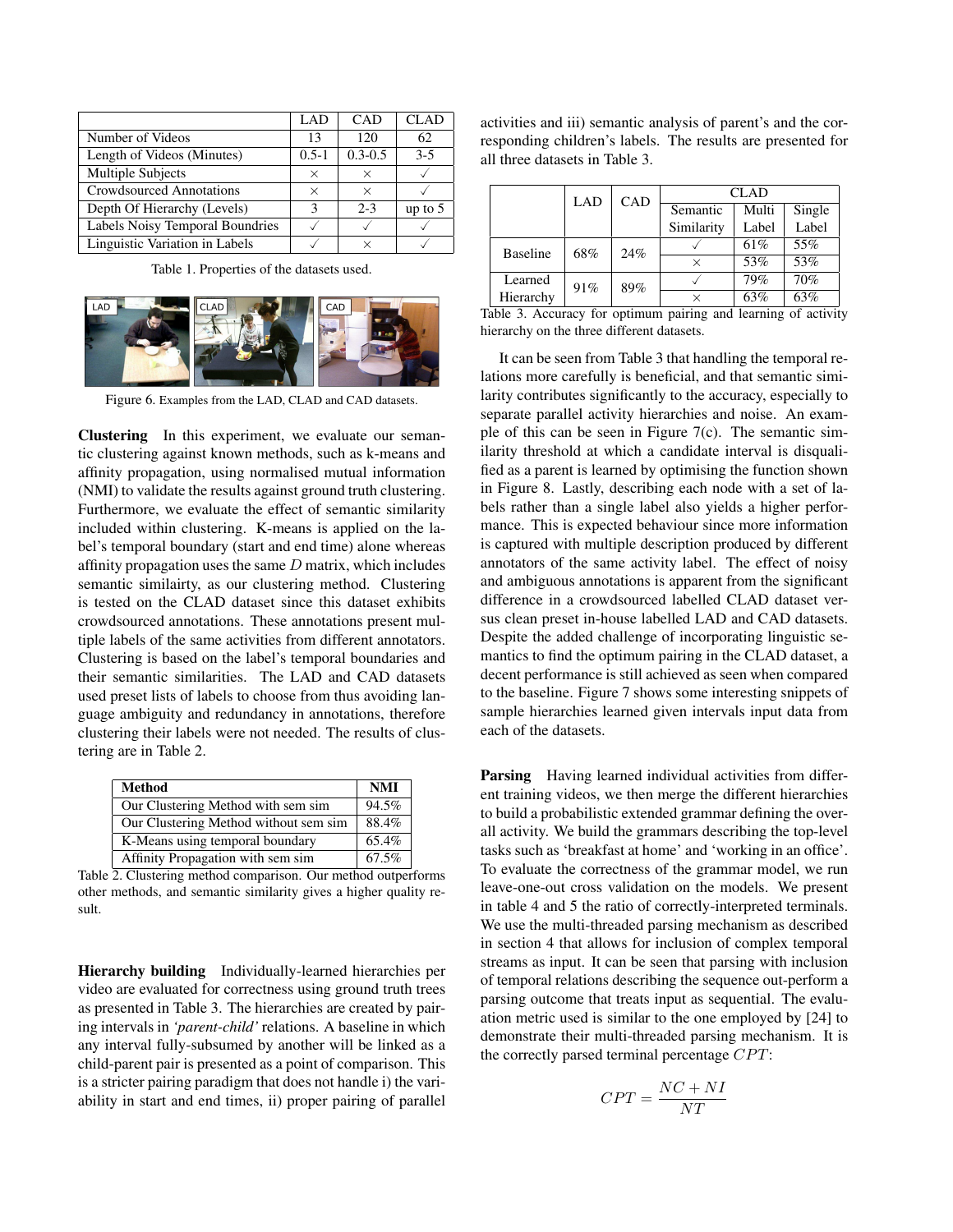![](_page_8_Figure_0.jpeg)

Figure 7. Examples of a well learned hierarchy from optimum pairing of intervals for each dataset. Full trees are shown for the CAD and LAD datasets, while a snippet of a larger tree is shown for CLAD dataset. Notice that parallel activities have been assigned to the correct parents in the trees.

![](_page_8_Figure_2.jpeg)

Figure 8. Effect of altering the semantic similarity threshold on accuracy of the CLAD dataset.

where  $NC$  is the number of correctly parsed terminals,  $NI$  is the number of identified insertion errors in the input stream and  $NT$  is the total number of terminal. As having a single parse tree to describe all terminals is rare because it is unlikely that a natural activity occurs exactly as trained before, we devise an integer programming solution to extract the optimum set of parse trees that cover the input terminal with 1) maximum coverage, 2) high probability and 3) minimum amount of deletion errors. The resulting parse trees are then inspected and the  $CPT$  is reported. It should be noted that the input stream of terminals is noisy, this causes a high number of insertion, deletion and substitution errors, however, our parser is able to handle these errors and produce the most likely parse of the activity given low-level actions input stream. We present results with automatically detected and ground truth labeled low-level actions input stream in table Table 4 and 5.

|            | <b>Cluster Matching</b> | LAD | <b>CAD</b> | <b>CLAD</b> |
|------------|-------------------------|-----|------------|-------------|
| Sequential | Exact                   | 76% | 90%        | 66%         |
| Input      | Ours                    | 78% | 93%        | 66%         |
| Multi-     | Exact                   | 80% | 90%        | 71%         |
| threaded   | Ours                    | 80% | 93%        | 76%         |

Table 4. Using ground-truth labeled low-level actions, correctlyinterpreted terminals (CPT) in a 5-fold validation process of hierarchical model building/parsing.

|                     | <b>Cluster Matching</b> | LAD | <b>CAD</b> | <b>CLAD</b> |
|---------------------|-------------------------|-----|------------|-------------|
| Sequential<br>Exact |                         | 68% | 70%        | 33%         |
| Input               | Ours                    | 71% | 77%        | 34%         |
| Multi-              | Exact                   | 65% | 73%        | 59%         |
| threaded            | Ours                    | 72% | 73%        | 58%         |

Table 5. Using automatically detected low-level actions, correctly-interpreted terminals (CPT) in a 5-fold validation process of hierarchical model building/parsing.

Table 4 and 5 shows the results from parsing the inputs from each datasets. Similar to the hierarchy generation results, note that CAD and LAD datasets outperform the CLAD dataset due to consistent and clean labels. Further, it is apparent that using multi-threaded parsing, nonsequential and temporally complex input streams are handled and outperform classic sequential parsing. This is particularly significant in the CLAD dataset, which exhibits more instances of parallel activities than the other datasets. Furthermore, notice that using our loosely constrained activity cluster matching builds more accurate models and achieves higher parsing accuracy than those with exact cluster matching. This demonstrates the ability to abstract variations in different instances of activities. Finally, note that the results using an automatically detected input stream, see table 5, are of slightly lower accuracy compared to using a ground truth input stream, see table 4.

#### 6. Conclusion

In this paper, we introduce a novel approach for learning activity hierarchies using multiple annotations of videos. We first show a learning method to acquire hierarchical structures of activities from multiple annotations of a video. We present an algorithm for consolidation and abstraction of a general model of activity from multiple individually learned hierarchies. Finally, we demonstrate the effectiveness of our system using a hierarchical, multi-threaded parser. One limitation of this work is in handling repetitive activities and this is a direction of future work.